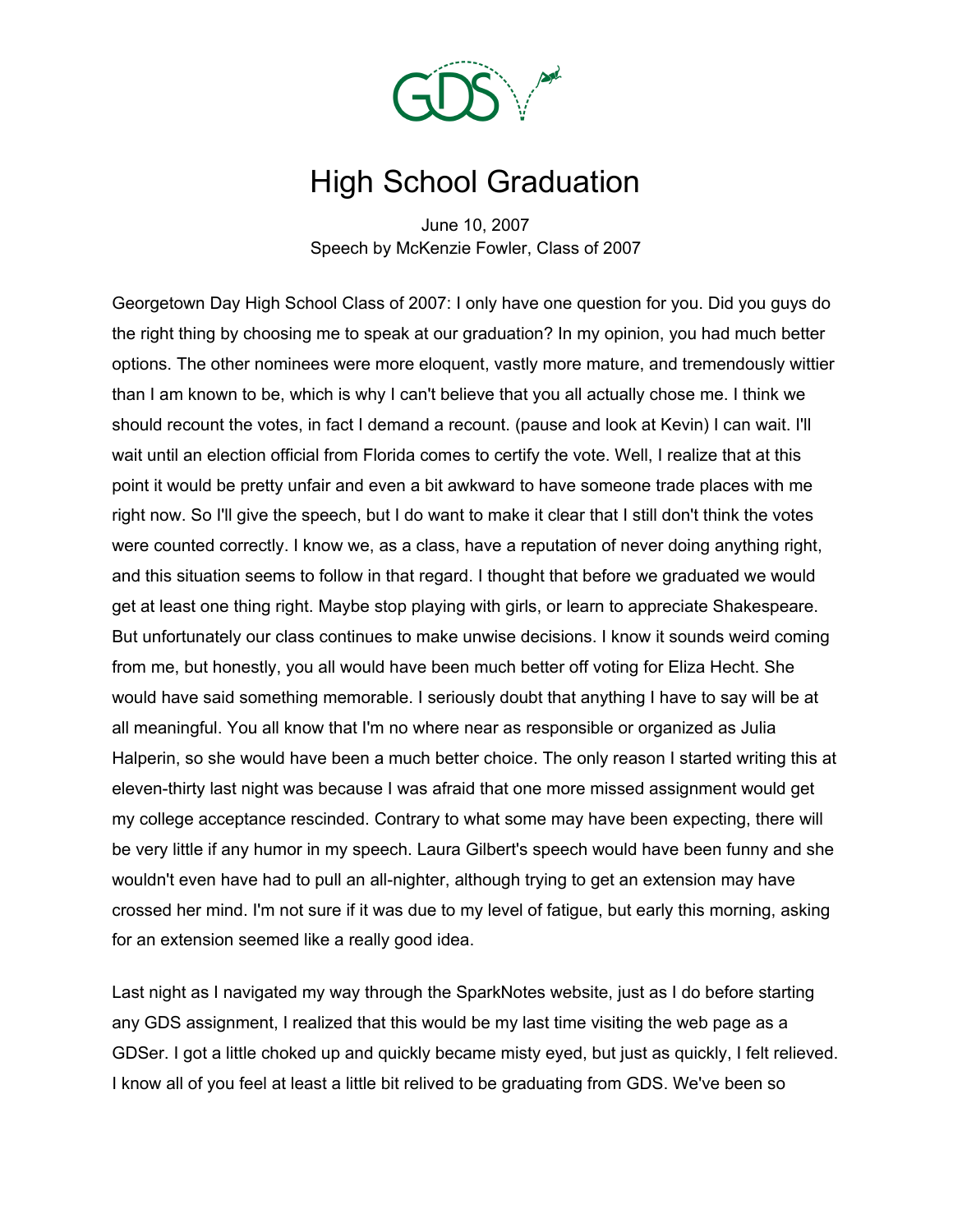stressed out for almost four years. Focusing on getting good grades, trying to excel in our extracurricular activities, worrying about getting into college, and in Jason's case, trying to get me to like him. When everything you've been working towards for such a long time finally comes together, it really is a huge relief.

Graduation is one of life's moments where we should all feel a sense of relief and a sense of accomplishment. So often it seemed over the last four years, that we received only a letter grade for our long hours of hard work. Sometimes we put forth tremendous effort, and still didn't get the letter grade that we felt matched our level of effort. Even when we tried our absolute best, it still sometimes wasn't enough. Many of us aren't recognized as often as we think we should be for our dedication outside of the classroom in our clubs and on our sports teams. When we make mistakes sometimes it seems we are remembered more for our failures than our achievements. Just one little slip-up and you're stuck with an unfavorable reputation for the rest of your high school career. Crushed hopes and dreams, lost chances, lost games, and lost friends are all bitter pills to swallow. But once we fight through the adversity the struggle should only make us stronger. High school presented us with many challenges. We met each of those challenges and made a concisous decision to succeed. The long and hard hours of work we put in only made us better and wiser students. Today we celebrate our efforts and realize that this victory was worth the fight. We may not have been rewarded for every little step that we made in the past four years, but today each of us will be recognized for the great growth we have made from ninth grade until now.

College acceptance may have felt like the ultimate reward for our diligence in high school, but graduation is truly the time that we celebrate the fruits of our labor. In the last four years we have both suffered and prospered. Some might say that it is impossible to flourish without going through a little bit of pain. We may have fought and rebelled against GDS for piling on the work, but today we should acknowledge and thank this institution for leading us to success. Georgetown Day School has molded us into the young adults we are and has positively impacted each of our futures forever. Aristotle said it perfectly: "The roots of education are bitter, but the fruit is sweet."

Georgetown Day High School Class of 2007: I know I told you that I only had one question for you, but I hope you don't mind if I pose a few more.